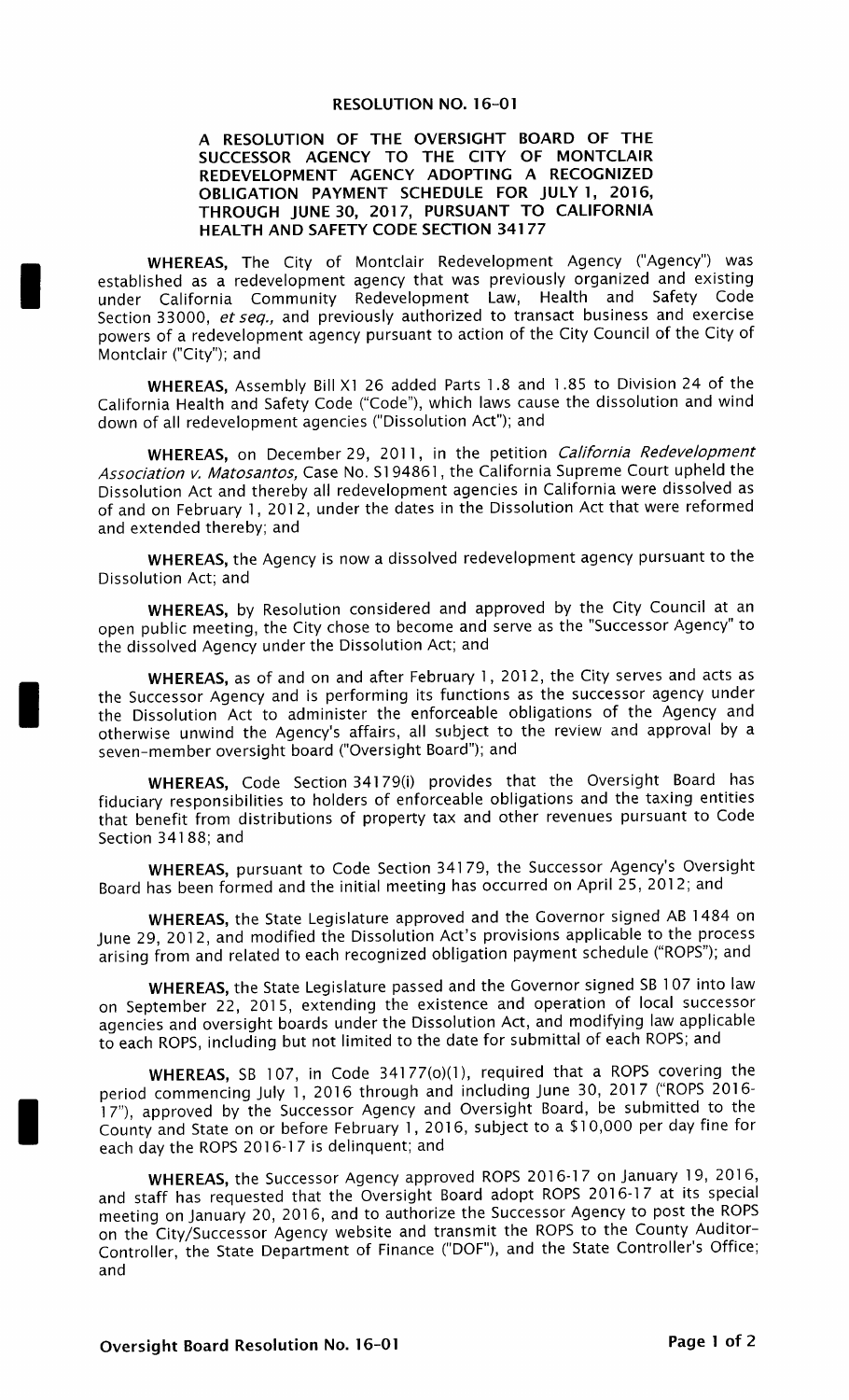WHEREAS, pursuant to the Code 34179(h)(2), actions of the Oversight Board, including those approved by this Resolution, do not become effective for five (5) business days after submission, pending any request for review by DOF; and

**WHEREAS, pursuant to Code 34177(o)(1), DOF shall have until April 15, 2016 to** consider and make its determination regarding ROPS 2016- 17, subject to the Successor Agency's rights as specified in that same section.

NOW, THEREFORE, BE IT RESOLVED that the Oversight Board for the Successor Agency to the City of Montclair Redevelopment Agency does hereby find and determine as follows:

Section 1. The Oversight Board finds and determines that the foregoing recitals incorporated into this Resolution by this reference are true and correct and constitute a material part of this Resolution.

Section 2. The Oversight Board approves the ROPS for the period of July 1, 2016, through June 30, 2017, attached to this Resolution and incorporated herein by this reference as Attachment 1.

Section 3. The Oversight Board authorizes the Successor Agency to transmit the ROPS to the County Auditor-Controller, DOF, and the State Controller's Office.

Section 4. The Secretary of the Successor Agency or her authorized designee is directed to post the ROPS on the City/Successor Agency website pursuant to the Dissolution Act.

Section S. The Successor Agency is hereby authorized and directed to evaluate and execute necessary changes to the ROPS approved herein, and to meet and confer with DOF regarding any DOF determination, as may be appropriate and/or as required by the Dissolution Act whether pursuant to its terms, by court order, or as otherwise required by law for the continued payment on and performance of enforceable obligations.

Section 6. In accordance with Section 34177(o)(1) of the Health and Safety Code, this Resolution and ROPS shall be submitted to the DOF and the County Auditor - Controller.

Section 7. Pursuant to Health and Safety Code Section 34179(h)(2), all actions taken by the Oversight Board may be reviewed by the DOF; therefore, this Resolution shall be effective on the date five (5) business days after its adoption, absent and pending any DOF request for review.

Section 8. The Secretary of the Oversight Board shall certify to the adoption of this Resolution and shall maintain this Resolution and the ROPS approved hereunder on file as public records.

APPROVED AND ADOPTED this 20th day of January, 2016.

Chair<del>r</del>an Sec<u>r</u>etary

ATTEST:

I, Andrea M. Phillips, Secretary of the Oversight Board for the Successor Agency to the City of Montclair Redevelopment Agency, DO HEREBY CERTIFY that Resolution No. 16-01 was duly adopted by the Oversight Board of Directors at a special meeting thereof held on the 20th day of January, 2016, and that it was adopted by the following vote, to-wit:

| AYES:    |                    | Piotrowski, Hillman, Erickson, Catlin, Johnson, Ruh |           |
|----------|--------------------|-----------------------------------------------------|-----------|
| NOES:    | None               |                                                     | $\bullet$ |
| ABSTAIN: | None               |                                                     |           |
|          | ABSENT: Richardson | Queling Phillips                                    |           |
|          |                    |                                                     |           |

Secretary Secretary  $\sum_{i=1}^n \frac{1}{i} \sum_{j=1}^n \frac{1}{j}$ 

# Oversight Board Resolution No. 16-01 **Page 2 of 2** Page 2 of 2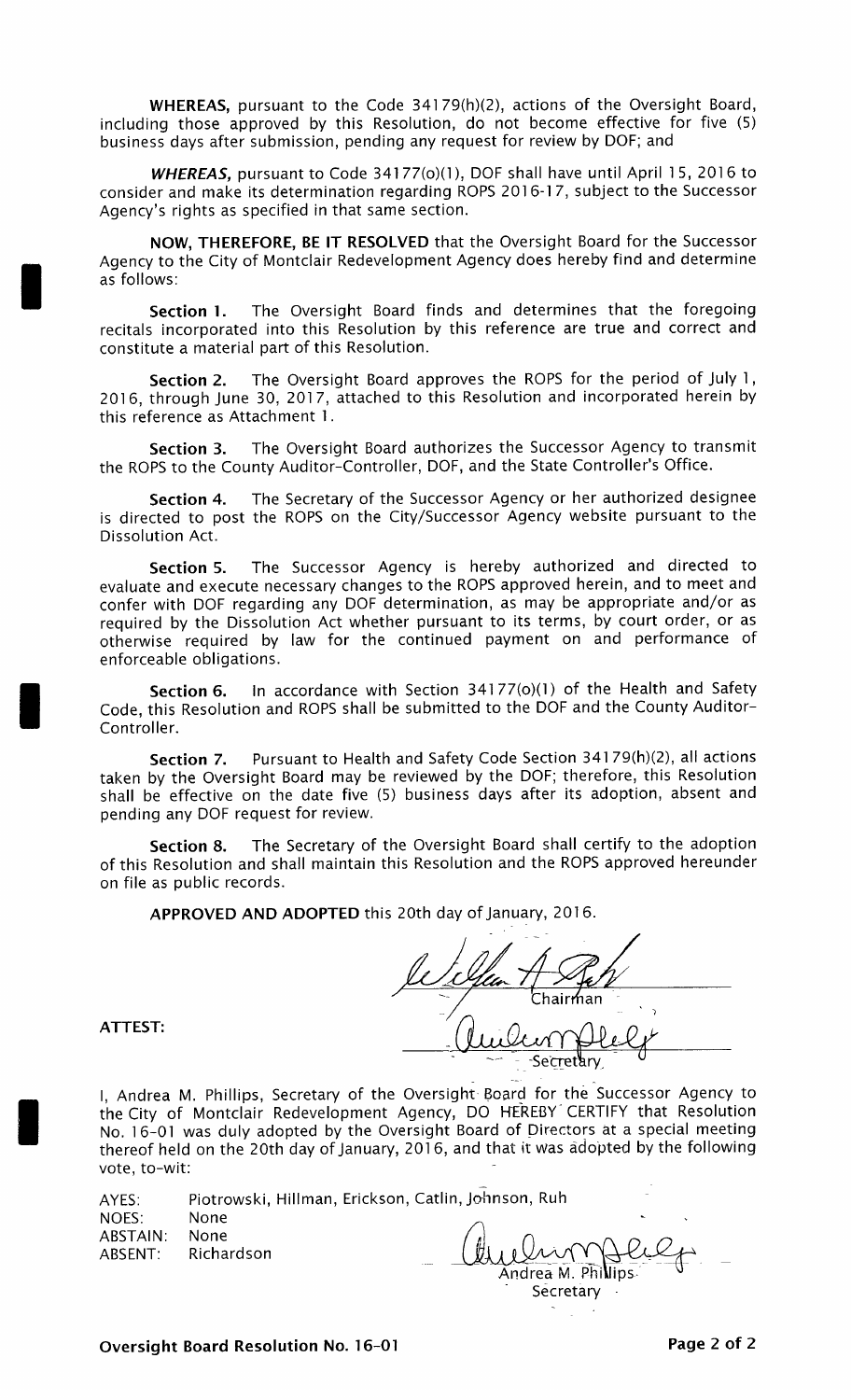## Recognized Obligation Payment Schedule (ROPS 16-17) - Summary

Oversight Board Resolution No. 16-01<br>Attachment No. 1

Filed for the July 1, 2016 through June 30, 2017 Period

| <b>Successor Agency:</b> | <b>Montclair</b> |
|--------------------------|------------------|
| County:                  | San Bernardino   |

|    |                                                                                                                   |              |                |     |                          |       | <b>ROPS 16-17</b> |  |
|----|-------------------------------------------------------------------------------------------------------------------|--------------|----------------|-----|--------------------------|-------|-------------------|--|
|    | Current Period Requested Funding for Enforceable Obligations (ROPS Detail)                                        | 16-17A Total |                |     | <b>16-17B Total</b>      | Total |                   |  |
| A  | Enforceable Obligations Funded with Non-Redevelopment Property Tax Trust Fund (RPTTF) Funding<br>Sources (B+C+D): |              | 3,785,742 \$   |     | ۰.                       | S     | 3,785,742         |  |
| В  | <b>Bond Proceeds Funding</b>                                                                                      |              |                |     |                          |       |                   |  |
| C. | Reserve Balance Funding                                                                                           |              | 3,785,742      |     | $\overline{\phantom{0}}$ |       | 3,785,742         |  |
| D  | Other Funding                                                                                                     |              |                |     |                          |       |                   |  |
| Е. | Enforceable Obligations Funded with RPTTF Funding (F+G):                                                          | S            | 144,500        | - 5 | 4,396,900                |       | 4,541,400         |  |
|    | Non-Administrative Costs                                                                                          |              | 19,500         |     | 4,271,900                |       | 4,291,400         |  |
| G  | <b>Administrative Costs</b>                                                                                       |              | 125,000        |     | 125,000                  |       | 250,000           |  |
| н  | <b>Current Period Enforceable Obligations (A+E):</b>                                                              |              | $3,930,242$ \$ |     | 4,396,900                |       | 8,327,142         |  |

Certification of Oversight Board Chairman:

Pursuant to Section 34177 (o) of the Health and Safety code, I hereby certify that the above is a true and accurate Recognized Obligation Payment Schedule for the above named successor agency.

William A. Ruh Chairman Name  $\qquad \qquad$  /  $\qquad \qquad$  /  $\qquad \qquad$  Title  $/s/$  $\sim$   $\sim$   $\sim$  Date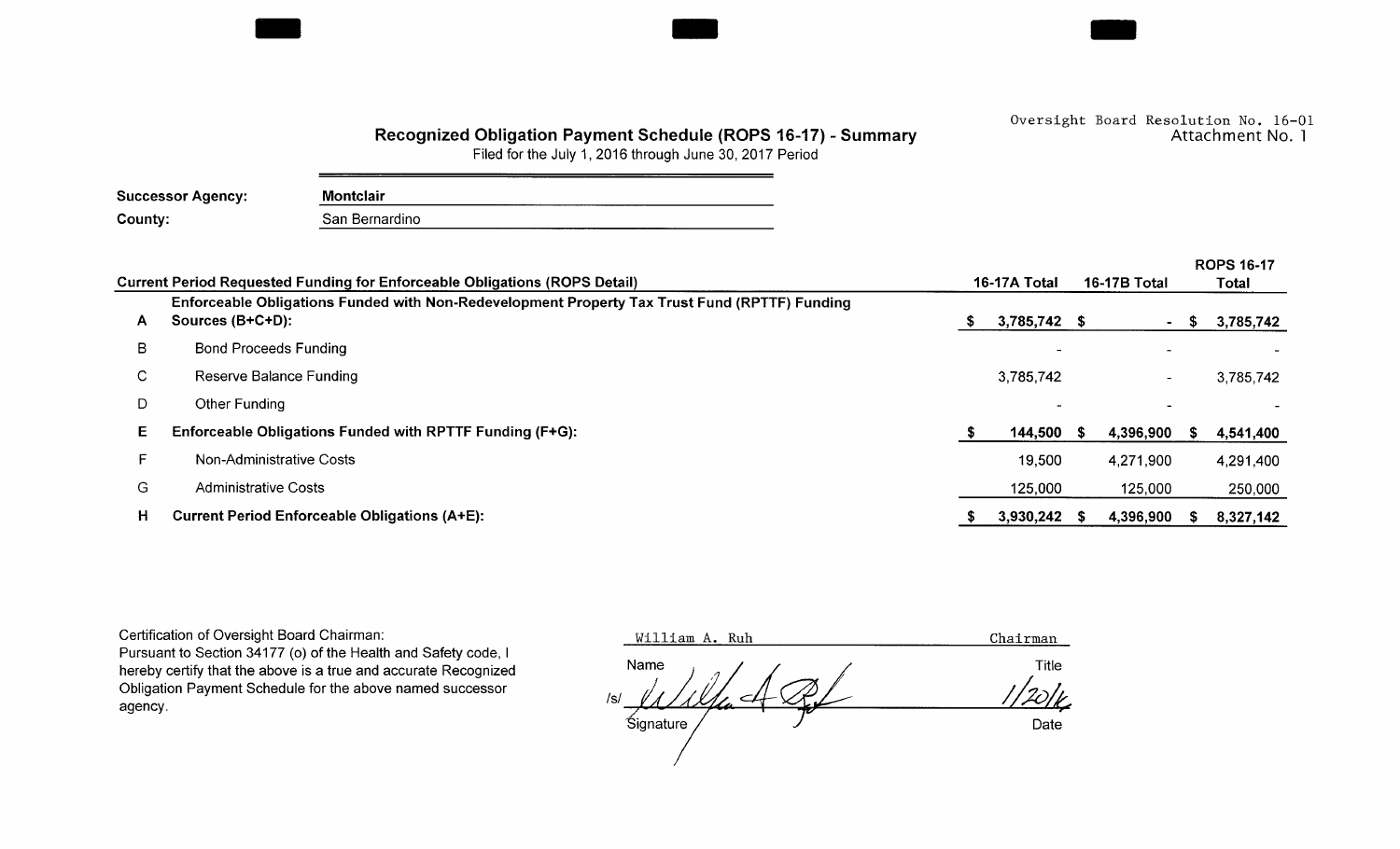

#### July 1, 2016 through June 30, 2017

(Report Amounts in Whole Dollars)

| A               | в                                                                                                                                                                                                                                       | c.                                            | $\mathbf{D}$          | Ε                                                                  |                                                                             | G                                                                                                                                                                                                                                                                                                 | H                          |                                     | J.             | к                                            | $\mathbf{L}$     | M                                      | N              | $\circ$                 | P                  | $\alpha$                              | R                | s                                | $\mathbf T$    | $\mathbf{u}$                                   | $\mathbf{v}$ | w                            |
|-----------------|-----------------------------------------------------------------------------------------------------------------------------------------------------------------------------------------------------------------------------------------|-----------------------------------------------|-----------------------|--------------------------------------------------------------------|-----------------------------------------------------------------------------|---------------------------------------------------------------------------------------------------------------------------------------------------------------------------------------------------------------------------------------------------------------------------------------------------|----------------------------|-------------------------------------|----------------|----------------------------------------------|------------------|----------------------------------------|----------------|-------------------------|--------------------|---------------------------------------|------------------|----------------------------------|----------------|------------------------------------------------|--------------|------------------------------|
|                 |                                                                                                                                                                                                                                         |                                               |                       |                                                                    |                                                                             |                                                                                                                                                                                                                                                                                                   |                            |                                     |                |                                              |                  |                                        | 16-17A         |                         |                    |                                       |                  |                                  | 16-17B         |                                                |              |                              |
|                 |                                                                                                                                                                                                                                         |                                               |                       |                                                                    |                                                                             |                                                                                                                                                                                                                                                                                                   |                            | Total<br>Outstanding                |                |                                              |                  | Fund<br>(Non-RPTTF)                    |                |                         | RPTTF              |                                       |                  | <b>Trust Fund</b><br>(Non-RPTTF) |                | <b>RPTTF</b>                                   |              |                              |
| ltern<br>#      | Project Name/Debt Obligation                                                                                                                                                                                                            | Obligation Type                               | <b>Execution Date</b> | Contract/Agreement   Contract/Agreement<br><b>Termination Date</b> | Payee                                                                       | Description/Project Scope                                                                                                                                                                                                                                                                         | Project Area               | Debt or<br>Obligation<br>64,282,322 | Retired        | <b>ROPS 16-17</b><br>Total<br>$8,327,142$ \$ | Bond<br>Proceeds | Reserve<br>Balance<br>$-$ \$ 3,785,742 | Other<br>Funds | Non-Admin<br>$s$ 19,500 | Admin<br>\$125,000 | 16-17A<br>Total<br>$5\quad 3,930,242$ | Bond<br>Proceeds | Reserve<br>Balance               | Other<br>Funds | Non-Admin                                      | Admin        | 16-17B<br>Total              |
|                 | 11997 Taxable Tax Allocation Bonds                                                                                                                                                                                                      | onds Issued On or Before 12/31/10 11/1/1997   |                       | 0/1/2021                                                           | Bank of New York Mellon                                                     | Bond Issue to Fund Non-<br>Housing Projects                                                                                                                                                                                                                                                       | roiect Area <sup>.</sup>   | 127,680                             | - N            | 62.68                                        |                  | 32,18                                  |                |                         |                    | 32,180                                |                  |                                  |                | $$4,271,900$ $$125,000$ $$4,396,900$<br>30,500 |              | 30,500<br>\$                 |
|                 | 2 2007A Tax Allocation Refunding Bonds                                                                                                                                                                                                  | Bonds Issued On or Before 12/31/10 9/27/2007  |                       | 9/1/2035                                                           | Bank of New York Mellon                                                     | Bond Issue to Fund Non-<br>Housing Projects                                                                                                                                                                                                                                                       | Toject Area 3              | 31,005,906                          | N              | \$3,182,900                                  |                  | 1,594,950                              |                |                         |                    | \$1,594,950                           |                  |                                  |                | 1,587,950                                      |              | \$1,587,950                  |
|                 | 3 2007B Taxable Tax Allocation Bonds                                                                                                                                                                                                    | Bonds Issued On or Before 12/31/10 19/27/2007 |                       | 9/1/2027                                                           | Bank of New York Mellon                                                     | Bond Issue to Fund Non-<br>Housing Projects                                                                                                                                                                                                                                                       | roject Area 3              | 3,015,600                           | N <sub>N</sub> | \$597,533                                    |                  | 295,341                                |                |                         |                    | 295,341                               |                  |                                  |                | 302,192                                        |              | \$302,192                    |
|                 | 4 2004 Tax Allocation Bonds                                                                                                                                                                                                             | Bonds Issued On or Before 12/31/10 2/23/2004  |                       | 10/1/2031                                                          | Bank of New York Mellon                                                     | Bond Issue to Fund Non-<br>Housing Projects                                                                                                                                                                                                                                                       | <sup>o</sup> roject Area 4 | 5,170,500                           | N              | $\frac{1}{2}$ \$742,000                      |                  | 370,250                                |                |                         |                    | 370,250                               |                  |                                  |                | 371,750                                        |              | \$371.750                    |
|                 | 5 2001 Tax Allocation Bonds                                                                                                                                                                                                             | Bonds Issued On or Before 12/31/10 7/6/2001   |                       | 10/1/2030                                                          | Bank of New York Mellon                                                     | Bond Issue to Fund Non-<br>Housing Projects                                                                                                                                                                                                                                                       | Toject Area 5              | 9,944,585                           | N              | \$1,531,920                                  |                  | 767,460                                |                |                         |                    | 767,460                               |                  |                                  |                | 764,460                                        |              | \$764,460                    |
|                 | 6 2006A Tax Allocation Bonds                                                                                                                                                                                                            | Bonds Issued On or Before 12/31/10 6/16/2006  |                       | 10/1/2033                                                          | Bank of New York Mellon                                                     | Bond Issue to Fund Non-<br>lousing Projects                                                                                                                                                                                                                                                       | Project Area 5             | 8,765,163                           |                | N   \$ 1,142,009                             |                  | 569,761                                |                |                         |                    | 569,761                               |                  |                                  |                | 572,248                                        |              | 572.248                      |
|                 | 2006B Tax Allocation Bonds                                                                                                                                                                                                              | Bonds Issued On or Before 12/31/10 16/16/2006 |                       | 10/1/2033                                                          | Bank of New York Mellon                                                     | Bond Issue to Fund Non-<br><b>Jousing Projects</b>                                                                                                                                                                                                                                                | Project Area 5             | 5,196,388                           | N              | $\frac{1}{3}$ 311,600                        |                  | 155,800                                |                |                         |                    | 155,800                               |                  |                                  |                | 155,800                                        |              | \$ 155,800                   |
|                 | 10 Contract for Legal Services                                                                                                                                                                                                          | Legal                                         | 12/9/1981             | 6/30/2036                                                          | Stradling, Yocca, Carlson & Rauth                                           | Bond Counsel Legal Services All Areas                                                                                                                                                                                                                                                             |                            | 4.000                               | N   \$         | 4,000                                        |                  |                                        |                | 2,000                   |                    | 2,000                                 |                  |                                  |                | 2,000                                          |              | 2,000<br>$\ddot{\textbf{S}}$ |
|                 | 12 Contract for Bond Trustee Service                                                                                                                                                                                                    | Fees                                          | 12/9/1981             | 6/30/2036                                                          | Bank of New York Mellon                                                     | Annual Bond Trustee                                                                                                                                                                                                                                                                               | All Areas                  | 20,000                              | $N$ $S$        | 20,000                                       |                  |                                        |                | 10,000                  |                    | 10,000                                |                  |                                  |                | 10,000                                         |              | 10,000<br>- \$               |
|                 | 14 Contract for Bond Services                                                                                                                                                                                                           | Fees                                          | 12/9/1981             | 6/30/2036                                                          | Bondlogistix LLC                                                            | <b>Bond Continuing Disclosure</b>                                                                                                                                                                                                                                                                 | All Areas                  | 12,000                              | $N \mid S$     | 12,000                                       |                  |                                        |                |                         |                    |                                       |                  |                                  |                | 12,000                                         |              | 12,000<br>$\sim$             |
|                 | 15 Contract for Bond Services                                                                                                                                                                                                           | Fees                                          | 12/9/1981             | 6/30/2036                                                          | Bondlogistix LLC                                                            | <b>Bond Arbitrage Rebate</b>                                                                                                                                                                                                                                                                      | All Areas                  | 12.500                              |                | $N$ $S$ 12.500                               |                  |                                        |                | 7,500                   |                    | 7,500                                 |                  |                                  |                | 5,000                                          |              | 5,000<br>-\$                 |
|                 | 43 Administrative Cost Reimbursement<br>Agreement                                                                                                                                                                                       | Admin Costs                                   | 6/3/2012              | 6/30/2036                                                          | <b>City of Montclair</b>                                                    | Admınıstrative<br>Reimbursement Agreement                                                                                                                                                                                                                                                         | All Areas                  | 250,000                             |                | N   \$ 250,000                               |                  |                                        |                |                         | $125,000$ \$       | 125,000                               |                  |                                  |                |                                                |              | 125,000 \$ 125,000           |
|                 | 45 Long Range Property Management Plan<br>Administration                                                                                                                                                                                | <b>Property Dispositions</b>                  | 6/3/2012              | 6/30/2036                                                          | City of Montclair                                                           | Administrative<br>Reimbursement Agreement                                                                                                                                                                                                                                                         | All Areas                  |                                     | N.             | l \$                                         |                  |                                        |                |                         |                    |                                       |                  |                                  |                |                                                |              |                              |
|                 | 46 Bond Indenture Reporting Requirements                                                                                                                                                                                                | Professional Services                         | 6/3/2012              | 6/30/2036                                                          | City of Montclair                                                           | Administrative                                                                                                                                                                                                                                                                                    | All Areas                  |                                     | $8,000$ N \$   | 8,000                                        |                  |                                        |                |                         |                    |                                       |                  |                                  |                | 8,000                                          |              | 8,000<br>-S                  |
|                 | 49 City of Montclair as Successor Agency for Litigation<br>City of Montclair Redevelopment Agency<br>vs Department of Finance, et al                                                                                                    |                                               | 6/3/2012              | 6/30/2036                                                          | Best & Krieger LLP                                                          | egal services related to<br>litigation                                                                                                                                                                                                                                                            |                            |                                     | N              |                                              |                  |                                        |                |                         |                    |                                       |                  |                                  |                |                                                |              | s                            |
|                 | <b>1951 Monday Housing Adrienty, Housing Provided Entity Admin Cost 2012-2014 20:20:42</b><br>Entity Administrative Cost Allowance<br>Forth Provided Adrienty Provided Advised Provided Provided Advised Provided Provided Provided Pro |                                               |                       | 71/2018<br>ΩÚ.                                                     | Montclair Housing Authority 12<br>Successort Fousing Entity<br>And All Card | Administrative constant $\frac{1}{2}$ : $\frac{1}{2}$ : $\frac{1}{2}$ : $\frac{1}{2}$ : $\frac{1}{2}$ : $\frac{1}{2}$ : $\frac{1}{2}$ : $\frac{1}{2}$ : $\frac{1}{2}$ : $\frac{1}{2}$ : $\frac{1}{2}$ : $\frac{1}{2}$ : $\frac{1}{2}$ : $\frac{1}{2}$ : $\frac{1}{2}$ : $\frac{1}{2}$ : $\frac{1$ |                            |                                     |                |                                              |                  | Alara<br>後に やっか                        |                |                         |                    |                                       |                  |                                  |                | 450,000<br>$\frac{1}{2}$ . The $\frac{1}{2}$   |              | k e S                        |
|                 | 52 Long Range Property Management Plan Professional Services<br>Preparation                                                                                                                                                             |                                               | 6/3/2012              | 6/30/2014                                                          | City of Montclaır                                                           | Prior unpaid LRPMP Costs<br>Unpaid                                                                                                                                                                                                                                                                |                            |                                     | Y              |                                              |                  |                                        |                |                         |                    |                                       |                  |                                  |                |                                                |              |                              |
|                 |                                                                                                                                                                                                                                         |                                               |                       |                                                                    |                                                                             | Administrative<br>Reimbursement Agreement                                                                                                                                                                                                                                                         |                            |                                     |                |                                              |                  |                                        |                |                         |                    |                                       |                  |                                  |                |                                                |              |                              |
|                 | Successor Adency reserves improperly<br>applied on ROPS: 13,148 and utilized<br>for administrative coals but offer                                                                                                                      |                                               | 6/30/2014             |                                                                    |                                                                             | Phor Reserves claimed on a state of the Rock of the Rock of the Phor Rock of the Phor Rock of the Phor Rock of the Phor Rock of the Phor Rock of the Phor Rock of the Phor Rock of the Phor Rock of the Phor Rock of the Phor                                                                     |                            |                                     |                | <b>ASSE</b>                                  | <b>TANA</b>      |                                        |                | EKAN                    |                    |                                       |                  |                                  |                |                                                |              |                              |
|                 |                                                                                                                                                                                                                                         |                                               |                       |                                                                    |                                                                             |                                                                                                                                                                                                                                                                                                   |                            |                                     |                |                                              |                  |                                        |                | $\mathbb{R}$            |                    |                                       |                  |                                  |                |                                                |              |                              |
|                 |                                                                                                                                                                                                                                         |                                               |                       |                                                                    |                                                                             |                                                                                                                                                                                                                                                                                                   |                            |                                     |                |                                              |                  |                                        |                |                         |                    |                                       |                  |                                  |                |                                                |              |                              |
|                 | KS:                                                                                                                                                                                                                                     |                                               |                       |                                                                    |                                                                             |                                                                                                                                                                                                                                                                                                   |                            |                                     |                |                                              |                  |                                        |                |                         |                    |                                       |                  |                                  |                |                                                |              |                              |
|                 | a a                                                                                                                                                                                                                                     |                                               |                       | <b>REGIONAL PRODUCT</b>                                            |                                                                             |                                                                                                                                                                                                                                                                                                   |                            |                                     |                | <b>ROCK READERS</b>                          |                  |                                        |                |                         | <b>BARTI</b>       | a tinan                               |                  |                                  |                | <u>esperantistici (provincial de </u>          |              |                              |
|                 | 54 Contract for Appraisal Services                                                                                                                                                                                                      | Project Management Costs                      | 1/1/2014              | 6/30/2014                                                          | ntegra Ellis                                                                | Continuing Appraisals of                                                                                                                                                                                                                                                                          |                            |                                     | N   \$         |                                              |                  |                                        |                |                         |                    | is.                                   |                  |                                  |                |                                                |              | - \$                         |
|                 |                                                                                                                                                                                                                                         |                                               |                       |                                                                    |                                                                             |                                                                                                                                                                                                                                                                                                   |                            |                                     | $N$ $\sqrt{S}$ |                                              |                  |                                        |                |                         |                    |                                       |                  |                                  |                |                                                |              |                              |
|                 |                                                                                                                                                                                                                                         |                                               |                       |                                                                    |                                                                             |                                                                                                                                                                                                                                                                                                   |                            |                                     | $N \sqrt{s}$   |                                              |                  |                                        |                |                         |                    |                                       |                  |                                  |                |                                                |              |                              |
| -57             |                                                                                                                                                                                                                                         |                                               |                       |                                                                    |                                                                             |                                                                                                                                                                                                                                                                                                   |                            |                                     | $N \mid$ \$    |                                              |                  |                                        |                |                         |                    |                                       |                  |                                  |                |                                                |              |                              |
| 58              |                                                                                                                                                                                                                                         |                                               |                       |                                                                    |                                                                             |                                                                                                                                                                                                                                                                                                   |                            |                                     | N              | 1 S                                          |                  |                                        |                |                         |                    |                                       |                  |                                  |                |                                                |              |                              |
| 59              |                                                                                                                                                                                                                                         |                                               |                       |                                                                    |                                                                             |                                                                                                                                                                                                                                                                                                   |                            |                                     | N              | $\pm$ \$                                     |                  |                                        |                |                         |                    |                                       |                  |                                  |                |                                                |              |                              |
| 60              |                                                                                                                                                                                                                                         |                                               |                       |                                                                    |                                                                             |                                                                                                                                                                                                                                                                                                   |                            |                                     | N              | - IS                                         |                  |                                        |                |                         |                    |                                       |                  |                                  |                |                                                |              |                              |
| 61              |                                                                                                                                                                                                                                         |                                               |                       |                                                                    |                                                                             |                                                                                                                                                                                                                                                                                                   |                            |                                     | $N \mid$ \$    |                                              |                  |                                        |                |                         |                    |                                       |                  |                                  |                |                                                |              |                              |
| <del>ິ</del> 6: |                                                                                                                                                                                                                                         |                                               |                       |                                                                    |                                                                             |                                                                                                                                                                                                                                                                                                   |                            |                                     | N   \$         |                                              |                  |                                        |                |                         |                    |                                       |                  |                                  |                |                                                |              | -9                           |
| <u>ີຄ</u>       |                                                                                                                                                                                                                                         |                                               |                       |                                                                    |                                                                             |                                                                                                                                                                                                                                                                                                   |                            |                                     |                | - 15                                         |                  |                                        |                |                         |                    |                                       |                  |                                  |                |                                                |              |                              |
|                 |                                                                                                                                                                                                                                         |                                               |                       |                                                                    |                                                                             |                                                                                                                                                                                                                                                                                                   |                            |                                     | N              |                                              |                  |                                        |                |                         |                    |                                       |                  |                                  |                |                                                |              |                              |
| - 64            |                                                                                                                                                                                                                                         |                                               |                       |                                                                    |                                                                             |                                                                                                                                                                                                                                                                                                   |                            |                                     | N              | ∣s                                           |                  |                                        |                |                         |                    |                                       |                  |                                  |                |                                                |              |                              |
| -65             |                                                                                                                                                                                                                                         |                                               |                       |                                                                    |                                                                             |                                                                                                                                                                                                                                                                                                   |                            |                                     | N              | ΙS                                           |                  |                                        |                |                         |                    |                                       |                  |                                  |                |                                                |              | -51                          |
| 66              |                                                                                                                                                                                                                                         |                                               |                       |                                                                    |                                                                             |                                                                                                                                                                                                                                                                                                   |                            |                                     | N              | <b>IS</b>                                    |                  |                                        |                |                         |                    |                                       |                  |                                  |                |                                                |              |                              |
| -67             |                                                                                                                                                                                                                                         |                                               |                       |                                                                    |                                                                             |                                                                                                                                                                                                                                                                                                   |                            |                                     | N              | - I S                                        |                  |                                        |                |                         |                    |                                       |                  |                                  |                |                                                |              |                              |
|                 |                                                                                                                                                                                                                                         |                                               |                       |                                                                    |                                                                             |                                                                                                                                                                                                                                                                                                   |                            |                                     | $N \mid$ \$    |                                              |                  |                                        |                |                         |                    |                                       |                  |                                  |                |                                                |              |                              |
|                 |                                                                                                                                                                                                                                         |                                               |                       |                                                                    |                                                                             |                                                                                                                                                                                                                                                                                                   |                            |                                     |                |                                              |                  |                                        |                |                         |                    |                                       |                  |                                  |                |                                                |              |                              |
|                 |                                                                                                                                                                                                                                         |                                               |                       |                                                                    |                                                                             |                                                                                                                                                                                                                                                                                                   |                            |                                     | $N \mid$ \$    |                                              |                  |                                        |                |                         |                    |                                       |                  |                                  |                |                                                |              |                              |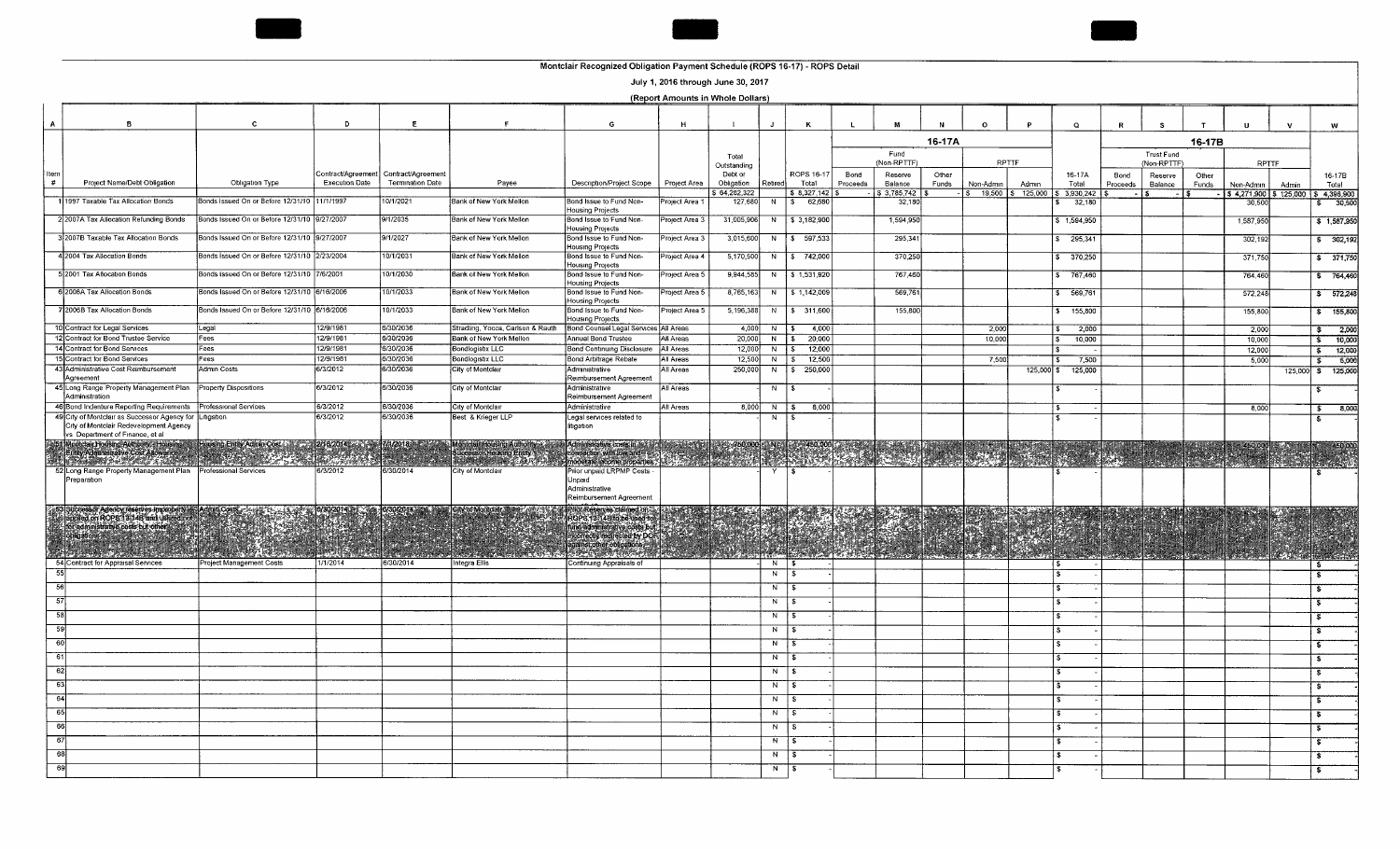





### Montclair Recognized Obligation Payment Schedule (ROPS 16-17) - Report of Cash Balances Report Amounts in Whole Dollars)

|              | Pursuant to Health and Safety Code section 34177 (I), Redevelopment Property Tax Trust Fund (RPTTF) may be listed as a source of payment on the ROPS, but only to the extent no other funding source is available<br>or when payment from property tax revenues is required by an enforceable obligation. For tips on how to complete the Report of Cash Balances Form, see CASH BALANCE TIPS SHEET |                       |                                      |                                                |                                              |                           |                 |                                                                                                                                                                                                                                                                                                                                                                                                                                                                                                                                                             |
|--------------|-----------------------------------------------------------------------------------------------------------------------------------------------------------------------------------------------------------------------------------------------------------------------------------------------------------------------------------------------------------------------------------------------------|-----------------------|--------------------------------------|------------------------------------------------|----------------------------------------------|---------------------------|-----------------|-------------------------------------------------------------------------------------------------------------------------------------------------------------------------------------------------------------------------------------------------------------------------------------------------------------------------------------------------------------------------------------------------------------------------------------------------------------------------------------------------------------------------------------------------------------|
| А            | в                                                                                                                                                                                                                                                                                                                                                                                                   | $\mathbf{C}$          | D                                    | E                                              | F                                            | G                         | H.              |                                                                                                                                                                                                                                                                                                                                                                                                                                                                                                                                                             |
|              |                                                                                                                                                                                                                                                                                                                                                                                                     |                       |                                      |                                                |                                              |                           |                 |                                                                                                                                                                                                                                                                                                                                                                                                                                                                                                                                                             |
|              |                                                                                                                                                                                                                                                                                                                                                                                                     |                       | <b>Bond Proceeds</b>                 |                                                | Reserve Balance                              | Other                     | <b>RPTTF</b>    |                                                                                                                                                                                                                                                                                                                                                                                                                                                                                                                                                             |
|              |                                                                                                                                                                                                                                                                                                                                                                                                     | Bonds issued on       |                                      | Prior ROPS<br>period balances<br>and DDR RPTTF | Prior ROPS<br><b>RPTTF</b><br>distributed as | Rent,                     | Non-Admin       |                                                                                                                                                                                                                                                                                                                                                                                                                                                                                                                                                             |
|              | Cash Balance Information by ROPS Period                                                                                                                                                                                                                                                                                                                                                             | or before<br>12/31/10 | Bonds issued on<br>or after 01/01/11 | balances<br>retained                           | reserve for future<br>period(s)              | grants,<br>interest, etc. | and<br>Admin    | Comments                                                                                                                                                                                                                                                                                                                                                                                                                                                                                                                                                    |
|              | ROPS 15-16A Actuals (07/01/15 - 12/31/15)                                                                                                                                                                                                                                                                                                                                                           |                       |                                      |                                                |                                              |                           |                 |                                                                                                                                                                                                                                                                                                                                                                                                                                                                                                                                                             |
|              | 1 Beginning Available Cash Balance (Actual 07/01/15)                                                                                                                                                                                                                                                                                                                                                |                       |                                      |                                                |                                              |                           |                 |                                                                                                                                                                                                                                                                                                                                                                                                                                                                                                                                                             |
| $2^{\circ}$  | Revenue/Income (Actual 12/31/15)                                                                                                                                                                                                                                                                                                                                                                    | 6,572,673             |                                      |                                                |                                              | 995,079                   | 214,515         | Line 7 ROPS 15-16B<br>Column H - By law ROPS payment must be                                                                                                                                                                                                                                                                                                                                                                                                                                                                                                |
|              | RPTTF amounts should tie to the ROPS 15-16A distribution from the<br>County Auditor-Controller dunng June 2015                                                                                                                                                                                                                                                                                      |                       |                                      |                                                |                                              | 4                         |                 | made in January and June and San Bernardino<br>County pays when they are due. Therefore, this<br>Form is in Error as to show the amount as<br>indicated would not allow reconciliation to actual<br>cash balances, ROPS 15-16A was received in<br>June 2015 and therefore it is included in the July<br>1, 2015 cash balances above and cannot be<br>reported here and reconcile with the cash<br>4 Ibalance.                                                                                                                                               |
| $\mathbf{3}$ | Expenditures for ROPS 15-16A Enforceable Obligations (Actual<br>12/31/15)                                                                                                                                                                                                                                                                                                                           | 2,608,894             |                                      |                                                |                                              |                           | 154,824 14-15B. | Column C - Amount represents payments of<br>\$2,608,894 for debt service made by trustee<br>during six month period and on hand from ROPS                                                                                                                                                                                                                                                                                                                                                                                                                   |
|              | Retention of Available Cash Balance (Actual 12/31/15)<br>RPTTF amount retained should only include the amounts distributed as<br>reserve for future period(s)                                                                                                                                                                                                                                       |                       |                                      |                                                |                                              |                           |                 |                                                                                                                                                                                                                                                                                                                                                                                                                                                                                                                                                             |
| 5.           | ROPS 15-16A RPTTF Balances Remaining                                                                                                                                                                                                                                                                                                                                                                |                       |                                      | No entry required                              |                                              |                           |                 | Column H - Not Applicable as conversion to the<br>annual ROPS did not require Prior Period<br>Adjustment calculation. Therefore, any potential<br>excess was not computed at this point in time.                                                                                                                                                                                                                                                                                                                                                            |
| 6            | <b>Ending Actual Available Cash Balance</b><br>C to G = $(1 + 2 - 3 - 4)$ , H = $(1 + 2 - 3 - 4 - 5)$                                                                                                                                                                                                                                                                                               | 3,963,779<br>-9       | $\mathbf{s}$                         | ¢                                              | ¢,                                           | 995.083<br>\$.            | -\$             | 59,695 Agrees to December 31, 2015 cash balances.                                                                                                                                                                                                                                                                                                                                                                                                                                                                                                           |
|              | ROPS 15-16B Estimate (01/01/16 - 06/30/16)                                                                                                                                                                                                                                                                                                                                                          |                       |                                      |                                                |                                              |                           |                 |                                                                                                                                                                                                                                                                                                                                                                                                                                                                                                                                                             |
|              | Beginning Available Cash Balance (Actual 01/01/16)<br>$(C, D, E, G = 4 + 6, F = H4 + F4 + F6,$ and $H = 5 + 6$                                                                                                                                                                                                                                                                                      | 3,963,779<br>\$       | \$                                   | \$.                                            | \$                                           | \$<br>995,083             | \$<br>59,695    |                                                                                                                                                                                                                                                                                                                                                                                                                                                                                                                                                             |
| 8            | Revenue/Income (Estimate 06/30/16)<br>RPTTF amounts should tie to the ROPS 15-16B distribution from the<br>County Auditor-Controller during January 2016                                                                                                                                                                                                                                            | 3,785,742             |                                      |                                                |                                              |                           | 3,007,091       | Column H - ROPS 15-16B payment received<br>from San Bernardino County January 2016.                                                                                                                                                                                                                                                                                                                                                                                                                                                                         |
| 9            | Expenditures for ROPS 15-16B Enforceable Obligations (Estimate<br>06/30/16)<br>10 Retention of Available Cash Balance (Estimate 06/30/16)                                                                                                                                                                                                                                                           | 1.137.871             |                                      |                                                |                                              | 995,083                   |                 | Column C - Debt service on bonds through June<br>30, 2016.<br>Column G - Net land sales proceeds transferred<br>to trustee. \$995,078 was shown on ROPS 15-<br>16B as reserves for use in reducing RPTTF<br>allocation and in accordance with LRPMP it will<br>be used for debt service on bonds.<br>Column H - Transfer to trustee of RPTTF<br>obtained for bonds of \$2,790,663 and \$995,079<br>of land sale proceeds and interest. Remained is<br>3,066,786 other enforceable obligation monies obtained.<br>Column C - Debt service on bonds occurring |
|              | RPTTF amount retained should only include the amounts distributed as<br>reserve for future period(s)<br>11 Ending Estimated Available Cash Balance (7 + 8 - 9 -10)                                                                                                                                                                                                                                  | 2,647,871             |                                      |                                                |                                              |                           |                 | after June 30, 2016 obtained from ROPS 15-16B.<br>Column C - Debt service reserves, etc. held by                                                                                                                                                                                                                                                                                                                                                                                                                                                            |
|              |                                                                                                                                                                                                                                                                                                                                                                                                     | 3,963,779             | -\$                                  | \$                                             | \$                                           | \$                        | \$              | trustee.                                                                                                                                                                                                                                                                                                                                                                                                                                                                                                                                                    |